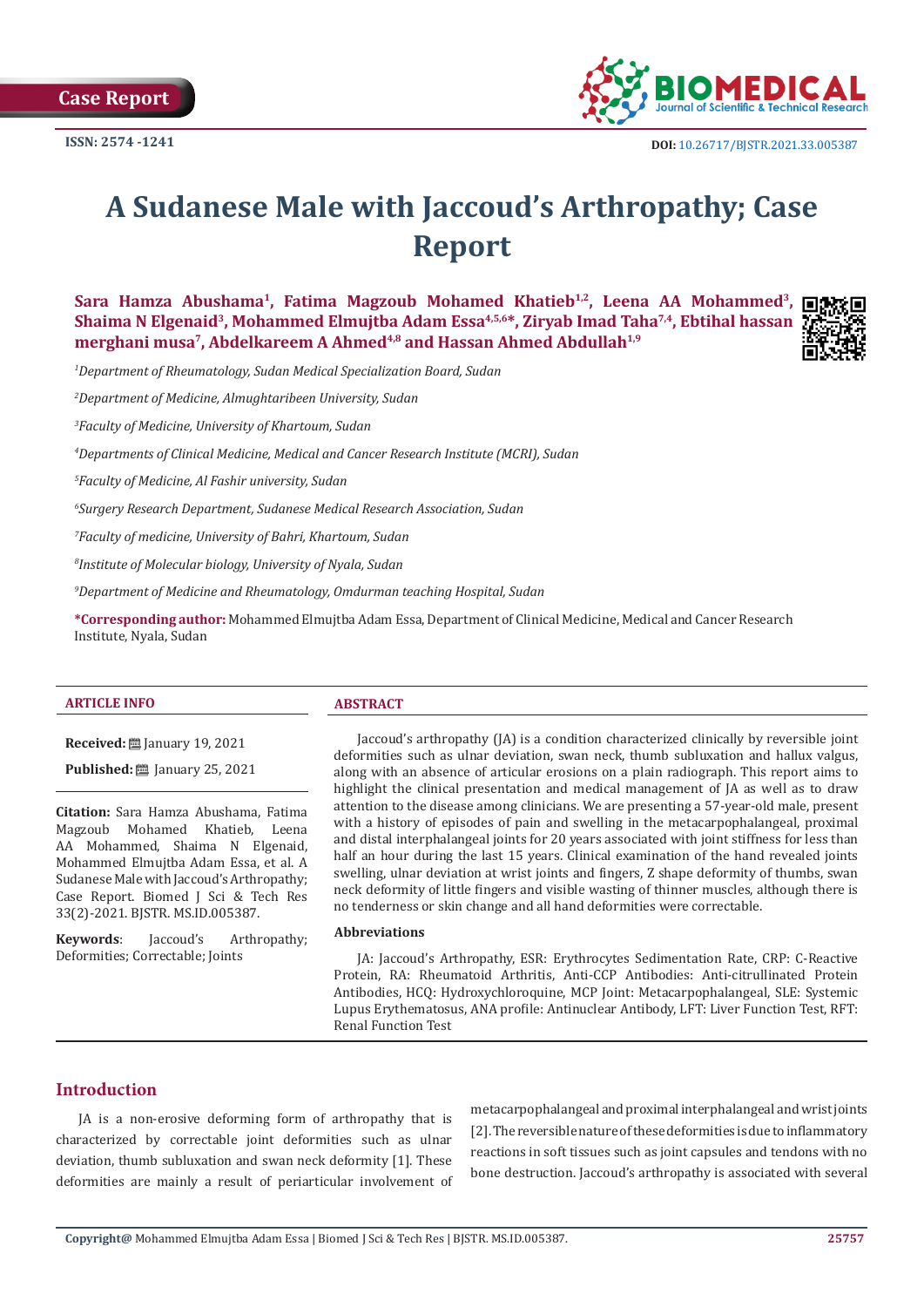conditions such as systematic lupus erythematosus, Rheumatic fever, certain infections like HIV and some fungal infections, neoplasm and other connective tissue diseases. its prevalence in either SLE or RF is around 5% [1]. Jaccoud's arthropathy can also be primary without any detectable underlying aetiology [3]. The morphological similarities of jaccoud's arthropathy lesions to those of the rheumatoid arthritis was the base of many types of researches that concluded that chronic post rheumatic jaccoud's arthropathy and rheumatoid arthritis are different clinical entities.

This was first described in 1950 By professor E. Bywater based on morphological, radiological and serological evidence [4]. there is a lack of published research evidence about the prevalence of JA in Sudan and its association with common etiological conditions such as rheumatic fever and SLE. This case report aims to draw attention to jaccoud's arthropathy among clinicians in developing countries.

# **Case Presentation**

In August 2019, a 57 years old married male, a retired banker who is known to be diabetic for the past 10 years presented to the clinic with pain and deformities in both hands. He gave a history of recurrent episodes of pain and swelling in the metacarpophalangeal, proximal and distal interphalangeal, and wrist joints for the previous 20 years. the patient has also reported experiencing morning stiffness that lasted for less than 30 minutes along with neck and shoulder pains. In the past 15 years, the patient noticed marked changes in the shape and mobility of his hands to an extent that affected his daily activities. Recently the patient started to complain about new pain in the ankles and groin area. The previously mentioned symptoms were not associated with any form of skin rashes, oral or genital ulcers, hair loss, muscle pain, chest pain, shortness of breath, abdominal and central and peripheral nervous system symptoms. The patient's past medical history was significant for recurrent attacks of tonsillitis associated with joints pain when he was young.

His family history was unremarkable. At the time of presentation, the patient was on Amaryl 4 mg, proton pump inhibitor, prednisolone 5mg and calcicare dietary supplement. On examination, the patient looked unwell, his blood pressure was 120\70. Cardiovascular examination revealed murmur in the apex radiating to the axilla. The examination findings of the respiratory, abdominal and nervous systems were normal. Hand examination had detected bilateral MCP joints swelling, ulnar deviation at wrist joints and fingers, Z shape deformity of thumbs, swan neck deformity of little fingers and visible wasting of thinner muscles. However, there were no tenderness as well as skin and nail changes. All the previously mentioned hand deformities were correctable. Radiological examination of the hands showed ulnar deviation that is more prominent in the metacarpophalangeal joints and marked joint subluxation in both thumbs.

Chest X-ray was normal. Echocardiography was performed and it showed signs of mitral regurgitation. Laboratory investigations requested and their results are shown in (Table 1). Consequently, Methotrexate 12.5mg and Folic acid 5mg were prescribed in addition to his ongoing medications. Patient now on well condition and regular follow up despite of presence the correctable joint deformities (Figures 1-4).

**Table 1:** Showing laboratory results of the patient.

| <b>Test</b>                            | <b>Result</b>                       | <b>Reference Values</b> |
|----------------------------------------|-------------------------------------|-------------------------|
| Heamoglobin                            | $12.1$ g\dl                         | $13.8 - 17.2$ g/dl      |
| Mean corpuscular volume<br>(MCV)       | 90 fl.                              | 80-100 fL               |
| white blood cells (WBCs)               | 8000 (normal<br>differential count) | 4500-11000 x 10 9/L     |
| Erythrocyte sedimentation<br>rate (ESR | 50 mm/hr                            | < 20 mm/hr              |
| <b>CRP</b>                             | $21 \text{ mg/L}$                   | $<$ 2 mg/L              |
| Rheumatoid factor (RF)                 | $>100$ IU/ml                        | $<$ 14 IU/ml            |
| Anti CCP Antibodies                    | 192.8 U/ml                          | $<$ 20 U/ml             |
| antinuclear antibody (ANA)             | Negative                            |                         |
| Liver Function Test (LFT)              | Normal                              |                         |
| Renal function Test (RFT)              | Normal                              |                         |
| Urine Analysis                         | Normal                              |                         |



Figure 1: (A) hands showing ulnar deviation of Metacarpophalangeal joints of both hands with swelling, (B) Hand shows correctable joint deformity.



**Figure 2:** showing swan neck deformity on the little finger of both hands.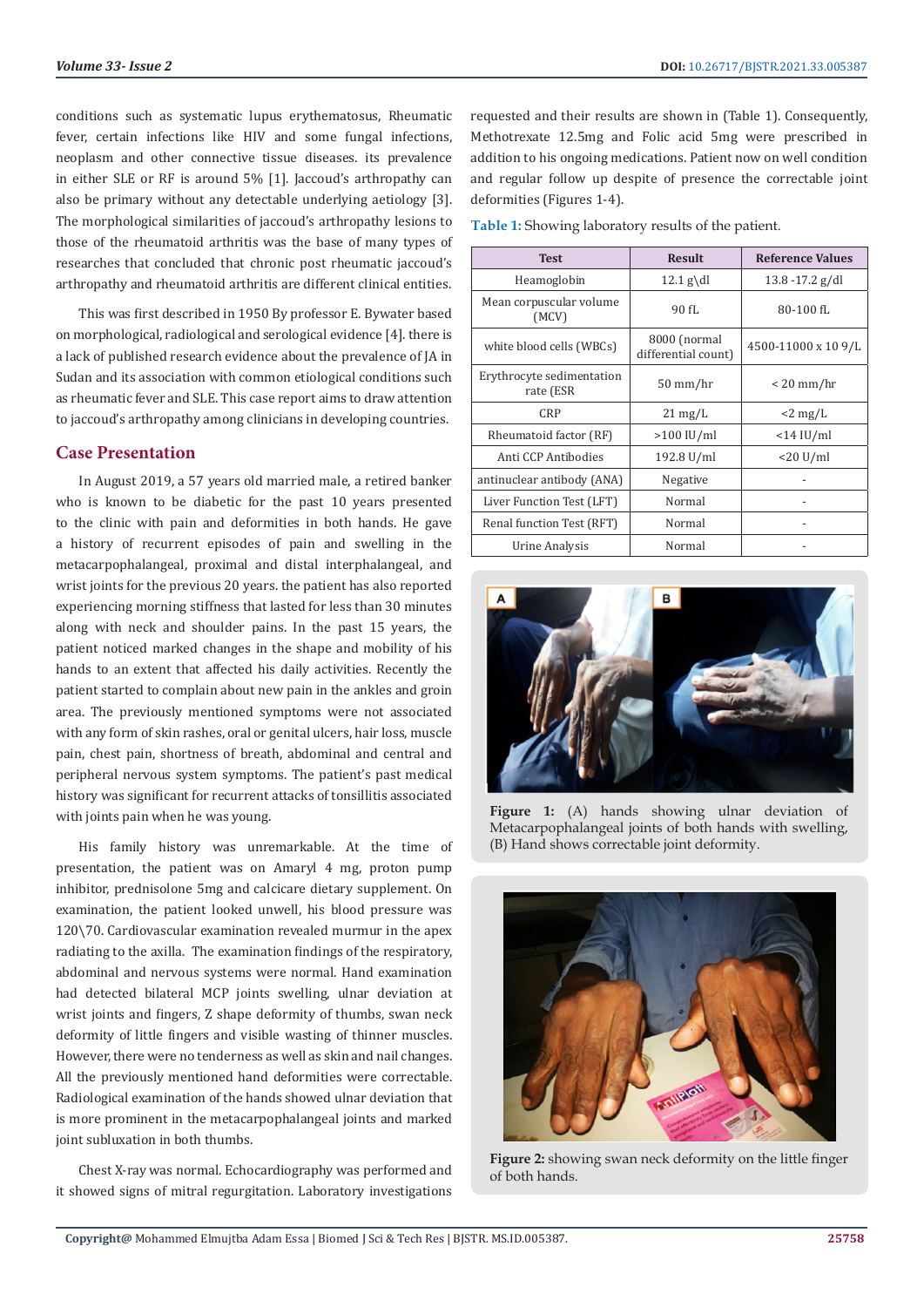

**Figure 3:** the figure shows the ulnar deviation in the MCP joints and thumbs sublaxation with apparent soft tissue swelling and signs of osteopenia.



**Figure 4:** showing ulnar deviation in the metatarso phalangeal joints.

#### **Discussion**

Jaccouds arthropathy is strongly associated with a history of recurrent Rheumatic fever, Eric Bywater described [5], cardinal features for the diagnosis of jaccouds arthropathy that can be summarized as follows: 1: history recurrent severe attacks of Rheumatic fever, 2: delayed recovery and stiffness of MCP joints. 3: Correctable ulnar deviation, 4: normal ESR, 5: capsular fibrosis. 6: Tendon crepitus may be elicited. The patient's past history of recurrent attacks of rheumatic fever and the evidence of valvular lesions in this case is highly suggestive that the jaccoud's arthropathy is a result of rheumatic fever. A similar case was reported by Nagaraja Moorthy as a chronic post rheumatic fever arthropathy with reducible joints deformities [5]. The pathogenesis of jaccoud's arthropathy includes mainly fibrosis and degenerative changes that are more evident in the MCP joints. These changes include thickening of the joints capsule. The main histopathological change is fibrin deposition in joint capsule [6].

The differential diagnosis for this case also includes rheumatoid arthritis, SLE and hypermobility syndrome. Regarding the patient serological profile, the high anti- CCP antibodies and rheumatoid factor are also suggestive of a possible diagnosis of rheumatoid arthritis, but the absence of bone erosions and the reversible nature of the deformities are cardinal features of Jaccoud's arthropathy. A previous study has shown positive rheumatoid factors in 47.9% of patients diagnosed with jaccouds arthropathy and 12.5% of them had positive anti CCP antibodies profile [7]. It is not uncommon that rheumatoid arthritis and chronic post-rheumatic arthritis can coexist in the same patient (4), in this case the most likely diagnosis is that the patient's already existing jaccoud's arthropathy due to previous rheumatic heart disease was exacerbated by recent rheumatoid arthritis and this is further supported by the high inflammatory profile (high CRP and ESR).

There is no specific treatment for jaccoud's arthropathy as the treatment is mainly supportive, the mainstay of treatment is non-steroidal anti-inflammatory drugs, low dose steroids and antimalarial drugs (1), In this case, the patient was advised to continue using HCQ 200, and prednisolone, and methotrexate 12.5 mg and folic acid 5 mg were also prescribed.

## **Conclusion**

In this case, the patient was diagnosed with jaccoud's arthritis that is most likely due to the previous recurrent attacks of rheumatic fever based on the symptoms and radiological examination of hands and foot joints. The patient's case was further superimposed by recent rheumatoid arthritis that was evident in the high titer of rheumatoid factor, anti-CCP antibodies, CRP and ESR. The treatment was mainly supportive and methotrexate was prescribed for the rheumatoid manifestations. Further follow up is required to assess the progression of RA symptoms.

### **References**

- 1. Santiago MB (2011) Jaccoud's arthropathy. Best Pract Res Clin Rheumatol 25(5): 715-725.
- 2. [Jiang W, Pisetsky DS \(2008\) Expression of high mobility group protein 1](https://pubmed.ncbi.nlm.nih.gov/18408114/) [in the sera of patients and mice with systemic lupus erythematosus. Ann](https://pubmed.ncbi.nlm.nih.gov/18408114/) [Rheum Dis 67\(5\): 727-728.](https://pubmed.ncbi.nlm.nih.gov/18408114/)
- 3. [Sivas F, Aydoǧ Ş, Pekin Y, Özoran K \(2005\) Idiopathic Jaccoud's](https://onlinelibrary.wiley.com/doi/abs/10.1111/j.1479-8077.2005.00123.x) [arthropathy. APLAR J Rheumatol 8\(1\): 60-62.](https://onlinelibrary.wiley.com/doi/abs/10.1111/j.1479-8077.2005.00123.x)
- 4. Whitley RJ (1986) The New England Journal of Medicine Downloaded from nejm.org at UNIVERSITY OF LIVERPOOL on July 21, 2014. For personal use only. No other uses without permission. From the NEJM Archive. Copyright © 2009 Massachusetts Medical Society. All rights reserved. New Engl J Med 314(3):144–149.
- 5. [Moorthy N, Ananthakrishna R \(2019\) Chronic postrheumatic fever](https://www.ncbi.nlm.nih.gov/pmc/articles/PMC6668640/) [arthropathy. European journal of rheumatology 6\(3\): 163-164.](https://www.ncbi.nlm.nih.gov/pmc/articles/PMC6668640/)
- 6. [Girgis FL, Popple AW, Bruckner FE \(1978\) Jaccoud's arthropathy. A case](https://europepmc.org/article/med/749703) [report and necropsy study. Jaccoud's arthropathy pp. 561-565.](https://europepmc.org/article/med/749703)
- 7. [Galvão V, Atta AM, Sousa Atta ML, Motta M, Dourado S, et al. \(2009\)](https://pubmed.ncbi.nlm.nih.gov/19278880/) [Profile of autoantibodies in Jaccoud's arthropathy. Jt Bone Spine 76\(4\):](https://pubmed.ncbi.nlm.nih.gov/19278880/) [356-360.](https://pubmed.ncbi.nlm.nih.gov/19278880/)